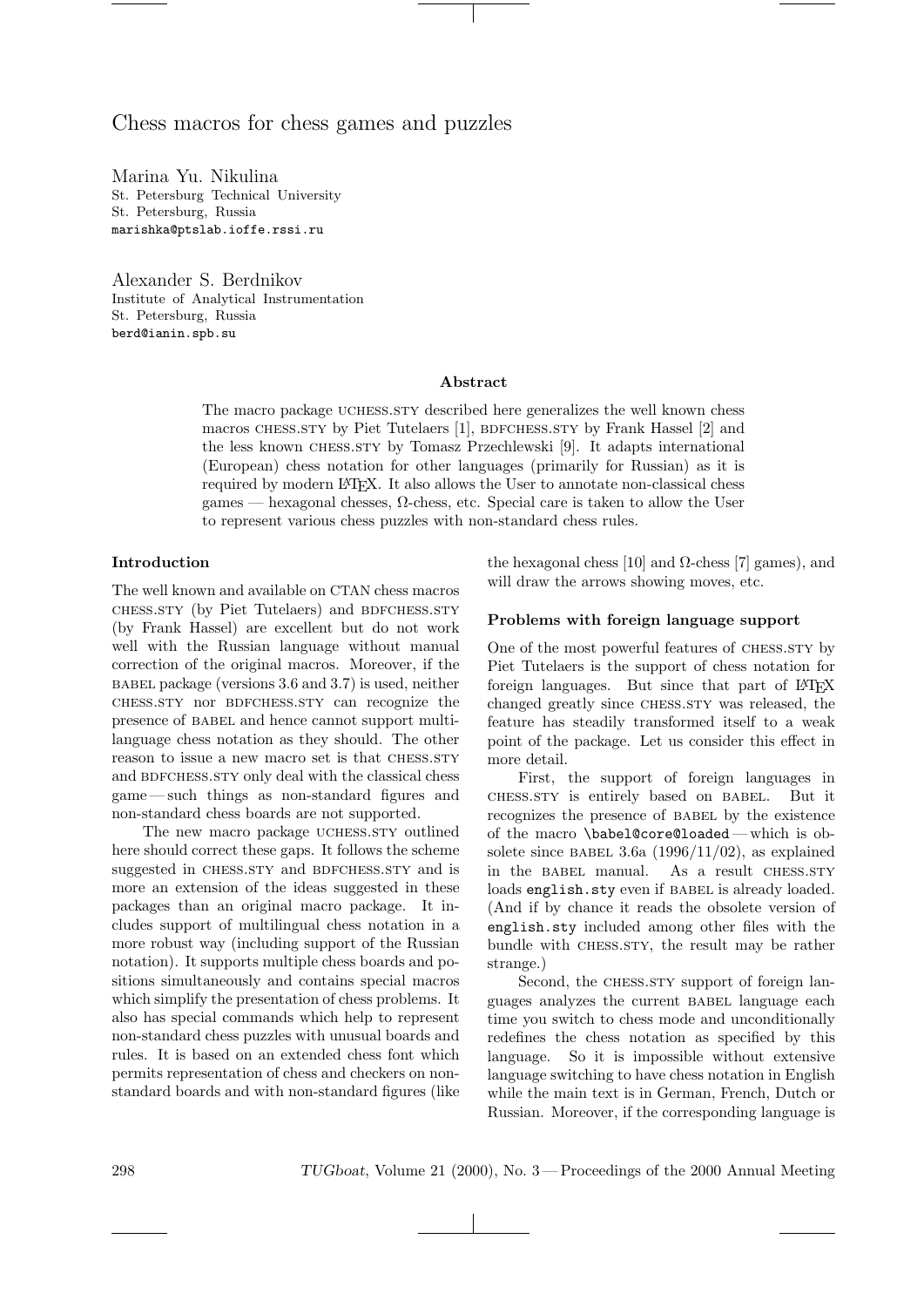not supported by CHESS.STY at all (the current version 1.2 recognizes only english, french, german and dutch as valid languages), you'll see that your chess notation disappears without any warning or error message — so you must switch language to some known one before each chess fragment. (This defect is partially corrected in BDFCHESS.STY  $$ namely, you can specify one language for chess notation and another language for the main text. But if the language selected for chess notation is not supported by chess.sty, you'll still find all your chess figures dissappearing from your document without any warning.)

You can correct this defect by adding the support of the desired language in CHESS.STY directly. But if you would like to do this, you'll need to correct the original file or to redefine its internal macro \select@pieces— both operations are not too difficult for TEX experts (especially taking into account the that the procedure is described in the documentation supplementary to chess.sty). But for the ordinary user it is not so clear how to do it, and there is no ready-to-use intrinsic mechanism for adding a new language in CHESS.STY with modest effort and in a standard way. (And the strange behaviour of chess.sty is quite annoying for an ordinary user because he/she cannot understand what happens and what is wrong with the document.)

Finally, CHESS.STY supports foreign language notation in the assumption that in any language one-letter notation is used. This is true for English, French, German, Dutch, Italian, etc., but in Russian it is not so: two-letter notation is used to distinguish King ('Kp') from  $kNight$  ('K'). Taking into account that for the Russian language there is no unified input encoding (different platforms uses different encodings for Russian letters) the problem how to support Russian chess notation in a unified way becomes even more difficult.

### Foreign language support in UCHESS.STY

The support of foreign language notation is the main component which is different in UCHESS.STY and chess.sty (to be honest, correct support of Russian chess notation was the main reason to substitute chess.sty by uchess.sty). You may control the language used for chess notation independently of the language used for the main text by the command \chesslanguage. And although your chess language is synchronized with the main text if you specify the chess language as babel, synchronization is not obligatory.

The procedure for adding new languages into uchess.sty is modified as well. First, when a

special language is required for chess notation, the package checks that a characteristic macro command based on the language name already exists. If the command does not exist, a warning message is issued and the chess notation is switched to English (the default notation built-in for UCHESS.STY). Second, if you need to add a new language for uchess.sty, you just define the necessary macro command— this is enough to extend the set of languages supported by UCHESS. $STY$  — you do not need to change anything thing inside the original uchess.sty commands. Finally, when you load the package uchess.sty by the LATEX  $2\varepsilon$  command \usepackage, you can define the list of supported languages as its options — for each unknown option name the file name.cld is loaded (.cld stands for *chess language definition*). (UCHESS.STY also checks that the macro with the desired name is really defined in this file. For all main languages the corresponding .cld-files are included with the package *u*CHESS.STY.)

But the problem with the Russian language and its numerous encodings still remains. To solve it we added an additional (optional) parameter which helps the language switching macro to select the appropriate input encoding. Additionally, to simplify the user's work on defining the language switching macro there are standard commands which help to define one-letter and two-letter abbreviations for chess figures. And if by chance the language switching mechanism misbehaves (as it does for CHESS.STY where the chess figures just disappear from your text if there are no standard chess abbreviations for your language), the user can always use macro commands with fixed names.

The UCHESS.STY support of other languages also allows the user to switch flexibly between alphanumeric notation and the 'figurine' notation in the document without major changes to the input file (where the alphanumeric notation is in agreement with your language). Special precautions are performed to adapt other special symbols used by chess notation properly when the language is switched as well (for example, the symbols used for international Chess Informant notation and the notation traditionally used in Russia, Poland, etc., differ widely as concerns the symbols used for check, checkmate, stalemate, etc.).

## Non-standard chess games

Chess board for 4 players and its rules It is nice that there is the support of the classical chess game in LATEX, but today the non-standard chess games are becoming more and more popular [8, 7].

TUGboat, Volume 21 (2000), No. 3 — Proceedings of the 2000 Annual Meeting 299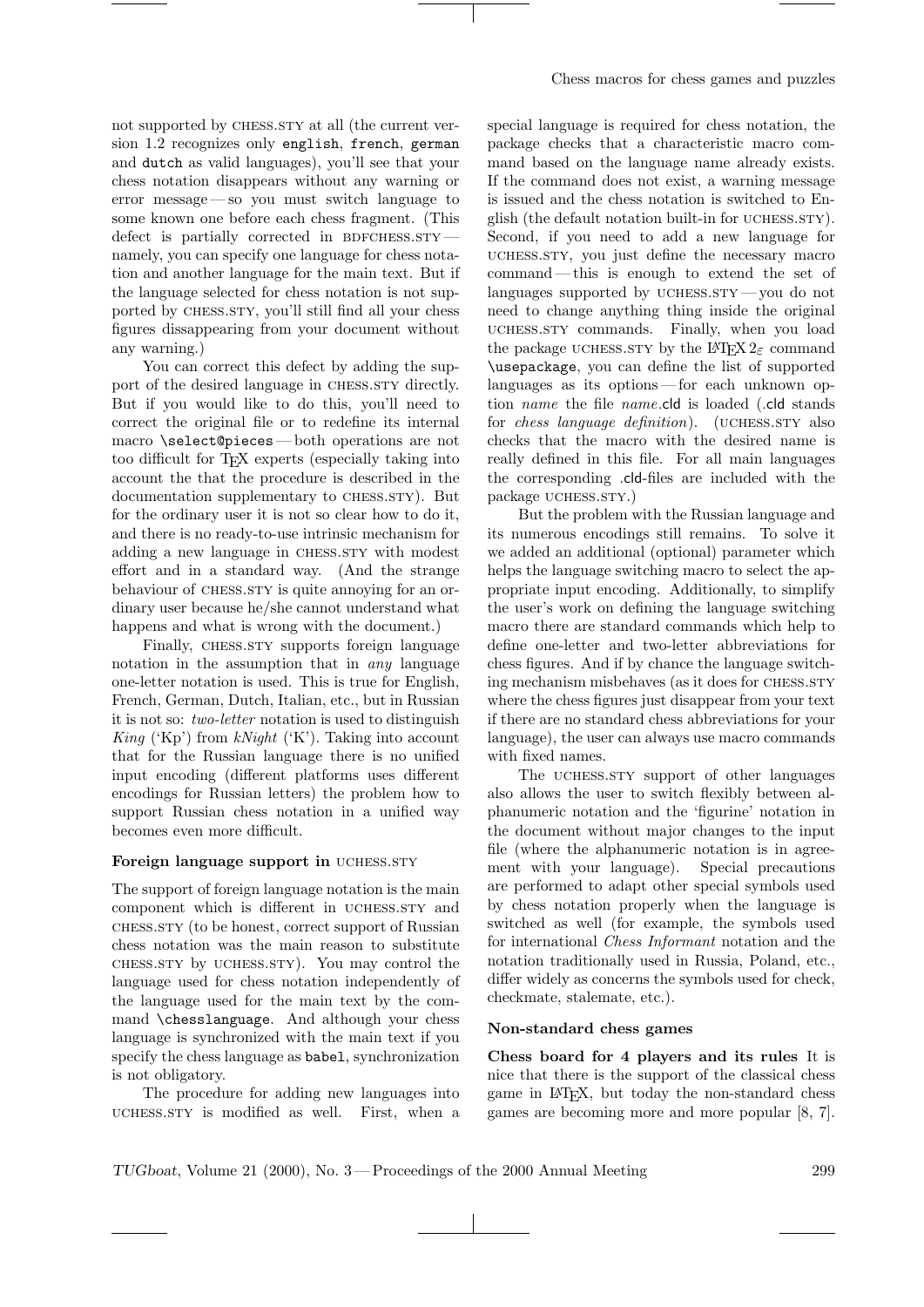Marina Yu. Nikulina and Alexander S. Berdnikov

While it is necessary to keep chess figures of four colors for the chess game for 4 players [8], it is possible to overcome the restriction of typical blackand-white typography by rotating the corresponding chess figures by  $90^\circ$ ,  $180^\circ$  and  $270^\circ$ . The fonts described in [3] enable us to generate the rotated fonts without any problems but it is questionable whether that it is necessary to support such an exotic chess game inside UCHESS.STY. Maybe it will be done someday— if somebody really needs it.

Ω-chess board and its rules While the chess game for 4 players [8] seems to be just a private joke for home entertainment,  $\Omega$ -chess [7] is a more serious game, and its support by LAT<sub>EX</sub> is a desirable feature. Support of the  $\Omega$ -chess board requires two additional figures (wizard and champion), a nonstandard chess-board with 104 fields  $(10 \times 10)$  plus four separate corner squares) and support of nonusual moves and field notation in the way that is already done for the classical chess game in chess.sty. Additional figures are included in our new chess font [3], and the extended chess notation is supported when you mark your chess board as an  $\Omega$ -game by a special option.

Hexagonal chess boards and their rules In addition to the  $\Omega$ -chess board there are (at least) two hexagonal chess boards [10] with chess rules of their own. These boards are composed from hexagonal fields colored in three colors (white, gray and black), and although standard chess figures are used, the initial positions and the rules how to move the figures over the board are far from being standard. As for  $\Omega$ -chess the support of hexagonal chess games is included in UCHESS.STY although serious modifications of the internal representations used for chess boards in CHESS.STY were necessary.

Chess problems The classical chess game is divided into two relatively independent branches. There is the chess game itself where two people fight for victory, and there is the solution of specially prepared chess problems. (Actually there is a third branch as well — the computer chess game and computer chess analysis — but these are not too different from the other two branches as concerns chess typesetting.)

While the support of an ordinary chess game is done in chess.sty in a user-friendly manner, and while BDFCHESS.STY supports playing chess games by post in the same way, the support of chess typesetting for chess problems is not so flexible. To assist the user working in this specific field UCHESS.STY contains the support of several boards and positions simultaneously, storing and copying the board

content, transformation of boards, adding/removing individual chess pieces, etc. There are also special chess environments used to typeset the main stream of the solution, its side streams and the alternative variants — see section 'Additional environments' for more details.

Puzzles, fairy chess games, checkers, etc. Apart from classical chess games and chess problems there are so-called unusual (fairy) chess games and problems — i.e., with non-standard rules, boards, figures, etc. While the typesetting of chess diagrams with non-standard rules is more or less covered by macros designed for ordinary chess diagrams, this is not the case when we deal with non-standard (for example, non-rectangular) chess boards and unusual chess figures.

Macros from UCHESS.STY extend the flexibility of defining non-standard rectangular and hexagonal chess boards. In chess.sty each field may be black or white, occupied by a chess figure or not, but in uchess.sty two more variants are included:

- empty field which is outside the board (drawn as an empty square),
- empty field which is a hole inside the board (drawn as a square filled by solid black color).

While neither field can be occupied by a figure, they are drawn in a different style for a clear reason: it is not reasonable to fill with black the entire region outside the non-rectangular board, and it is difficult to distinguish the hole inside non-rectangular board from the white field if it is just empty without an additional marker.

The other aspect essential for fairy chesses is the existence of non-standard figures. While there are no strict rules how to represent these figures graphically (the  $\Omega$ -chess game is an exception [7]), it is more or less clear that they should be different from the ordinary chess figures. To satisfy the needs of this group of users, UCHESS.STY supports additional pictograms (crosses, bullets) to represent unusual chess figures, and a big bold circle which can modify the meaning of an ordinary chess figure if it is necessary. And in addition to these chess-like figures it is necessary to note, that checkers and checkerlike board games can be considered as fairy chess games as well — so it is natural to include support of checkers in uchess.sty also.

Finally, it is necessary sometimes to draw markers, borders, arrows, etc., over chess boards (particularly for child-level chess textbooks). A separate font enables us to draw arrows, etc., over the chess board in the same way as in the picture environment, and it is possible to add plain borders and to make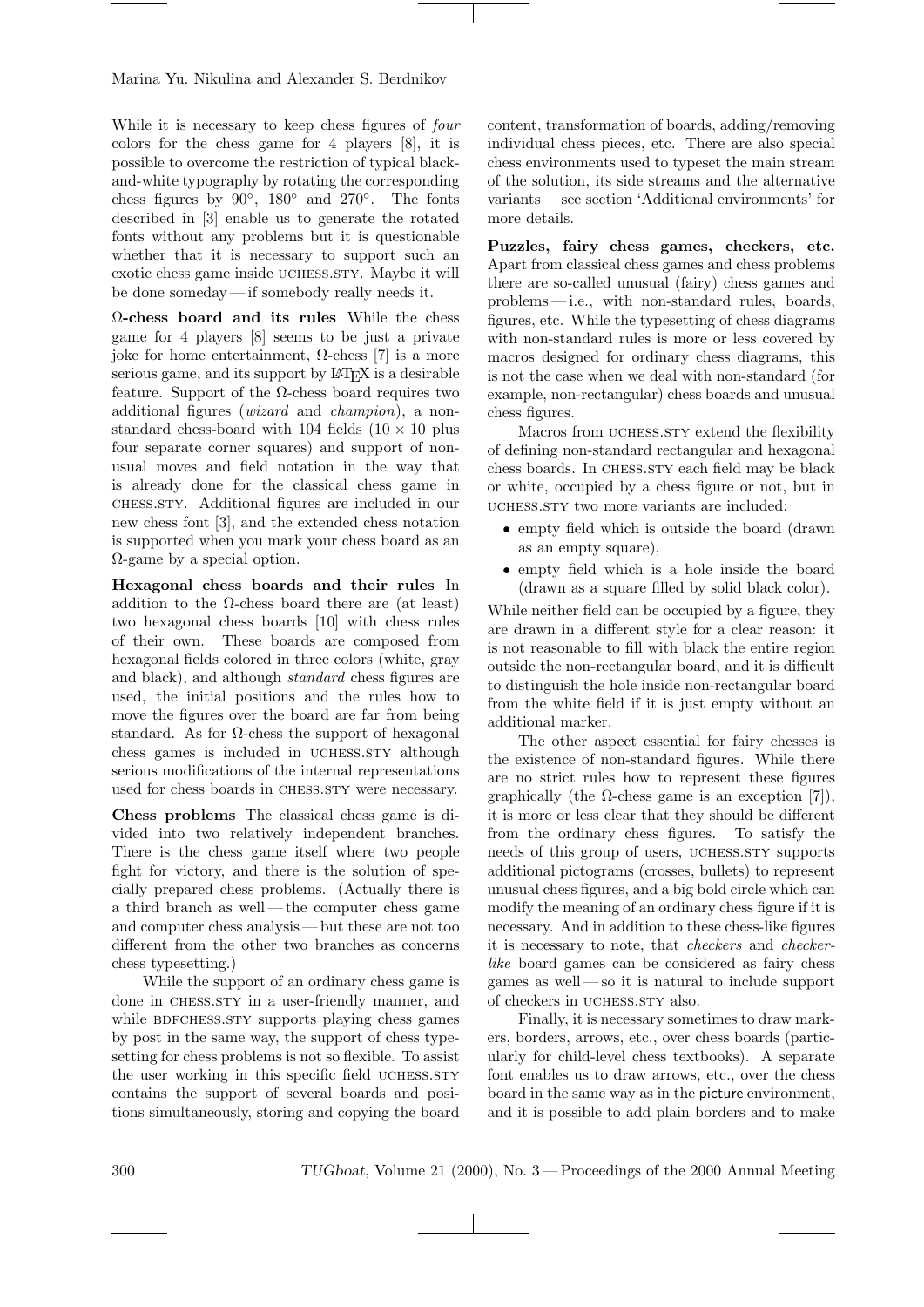bold boundaries between the square and hexagonal cells of the board.

## Extended chess encoding

As a result of our attempt to cover all these contradictory requirements, a special chess font (or, more strictly, chess encoding) was developed. It includes all classical chess figures (black and white) and some special-purpose figures (wizard, champion, checker, double-checker, crosses and bullets) are also added. Non-symmetrical figures exist in two variants, straight and mirrored (hopefully there are just two figures of that kind, knight and wizard) – because, for example, it is recommended to use the horse with the head rotated to the left when it represents the knight on chess board, and to the right when it represents the knight in chess text [2].

Editor's note: Surely the figures don't exist as a text character, but rather as some sort of character code. . .We've already been told that in Russian notation there is a two-letter representations.

Each figure exists as a text character, as the figure placed over a black or over a white square field, and as the figure placed over a white, black or gray hexagonal field. (In fact, there is no separate figure to be placed over a white hexagonal field it is enough to have the figure placed over a white square and a simple T<sub>EX</sub> macro. But the difference between 'text figures' and figures placed over white square fields is essential — see  $[3]$  for more details.) In addition there are the empty square and hexagonal fields of corresponding color, the fields filled by a solid black color, the lines used to surround the square field or the hexagonal field by a frame (or to make the solid frame around the whole board), and the solid circle used to modify the meaning of a chess figure.

The final chess encoding and the details of new chess fonts are described in [3].

### Chess Informant notation

Aside from chess figures there are many special symbols used to annotate real chess games in an abbreviated manner. The most famous is the international Chess Informant system, but there are also other symbols locally accepted in national chess publications. Since these symbols can be used in text only, there is no reason to put them in the same font as ordinary chess figures. Moreover, these symbols should be visually compatible with the ordinary Computer Modern text and, hence, change their style as the style of the main text is changed. LATEX  $2\varepsilon$  has a sophisticated but userfriendly NFSS-system which controls such behaviour

nearly automatically. All what we need to do is to fix the list of necessary symbols and the font encoding, to create the fonts for all necessary variants (size/shape/series/family) and, finally, to prepare corresponding .def- and .fd-files and define macros.

Since this part of UCHESS.STY is under preparation now, it does not contain symbol fonts which are compatible with Computer Modern and European Modern and the representation of the notation of Chess Informant to a full extent, but there are definite plans to extend the support of the international chess notation to the level where Chess Informant notation and national notations are fully supported as well. (It is worth noting that sometimes Chess Informant notation and national notations are differ $ent$  — as a result the language-switching commands should control this difference as well.)

### Arrows, borders, etc.

Chess figures and chess symbols described in sections 'Extended chess encoding' and 'Chess Informant notation' are enough for almost all professional chess typesetting. But what about textbooks? Quite often it is necessary to draw the arrows showing the moves of particular figures, to emphasize some fields by special markers, to draw a special border around a chess diagram, to mark explicitly the boundary between two chess fields, etc. — and there are no such elements in our fonts nor macro commands at our disposal!

But this just means that such elements and such macros should be added. Hopefully, there is a good predecessor for this — namely, the LATEX picture environment based on restricted LR-mode which enables construction of arbitrary two-dimensional mosaics from discrete elements by explicit specification of individual two-dimensional coordinates. Our environment allows the user to annotate by arrows, markers, borders, bounding lines, etc., for textbook chess diagrams that are organized in the same manner.

Although just now there is no special font with arrows, etc., available to UCHESS.STY for that purpose (and, consequently, there are no macros to draw arrows over the chess board), we have plans to add the necessary extensions.

## Multiple chess boards

An essential extension of CHESS.STY is the support of multiple chess boards inside the same document. The board is identified by its name, and by default the board current is used. The board contains the description of the current position, the flags showing the state of the game (white or black side is to make

TUGboat, Volume 21 (2000), No. 3 — Proceedings of the 2000 Annual Meeting 301